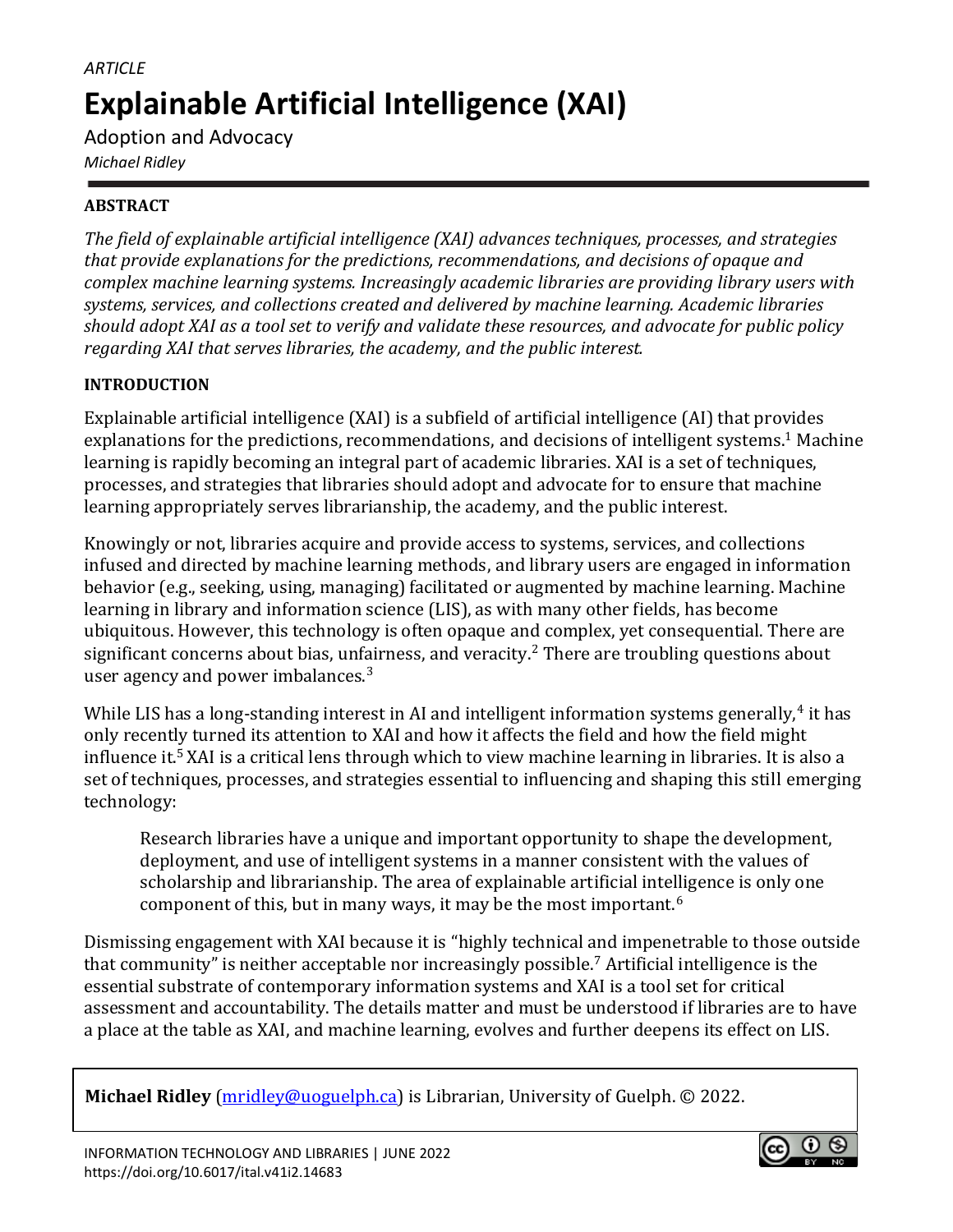This paper provides an overview of XAI with key definitions, a historical context, and examples of XAI techniques, strategies, and processes that form the basis of the field. It considers areas where XAI and academic libraries intersect. The dual emphasis is on XAI as a toolset for libraries to adopt and XAI as an area for public policy advocacy.

## **WHAT IS XAI?**

XAI is plagued by definitional problems.<sup>8</sup> Some definitions are focused solely and narrowly on the technical concepts while others focus only on the broad social and political dimensions. Lacking "a theory of explainable AI, with a formal and universally agreed definition of what explanations are,"<sup>9</sup> the fundamentals of this field are still being explored, often from different disciplinary perspectives.<sup>10</sup> Critical algorithm studies position machine learning as socio-techno-informational systems.<sup>11</sup> As such, a definition of XAI must encompass not just the techniques, as important and necessary as they are, but also the context within which XAI operates.

The US Defense Advanced Research Projects Agency (DARPA) description of XAI captures the breadth and scope of the field. The purpose of XAI is for AI systems to have "the ability to explain their rationale, characterize their strengths and weaknesses, and convey an understanding of how they will behave in the future"  $^{12}$  and to "enable human users to understand, appropriately trust, and effectively manage the emerging generation of artificially intelligent partners."<sup>13</sup> XAI is needed to:

- 1. generate trust, transparency, and understanding;
- 2. ensure compliance with regulations and legislation;
- 3. mitigate risk;
- 4. generate accountable, reliable, and sound models for justification;
- 5. minimize or mitigate bias, unfairness, and misinterpretation in model performance and interpretation; and
- 6. validate models and validate explanations generated by XAI.<sup>14</sup>

XAI consists of testable and unambiguous proofs, various verification and validation methods that assess influence and veracity, and authorizations that define requirements or mandate auditing within a public policy framework.

XAI is not a new consideration. Explainability has been a preoccupation of computer science since the early days of expert systems in the late twentieth century.<sup>15</sup> However, the 2018 introduction of the General Data Protection Regulation (GDPR) by the European Union (EU) shifted explainability from a purely technical issue to one with an additional and urgent focus on public policy.<sup>16</sup> While the presence of a "right to explanation" in the GDPR is highly contested,  $17$  industry groups and jurisdictions beyond the EU recognized its evitability spurring an explosion in XAI research and development.<sup>18</sup>

## **TYPES OF XAI**

Taxonomies of XAI types are classified based on their scope and mechanism.<sup>19</sup> Local explanations interpret the decisions of a machine learning model used in a specific instance (i.e., involving data and context relevant to the circumstance). Global explanations interpret the model more generally (i.e., involving all the training data and relevant contexts). In black-box or model-agnostic explanations, only the input and the output of the machine learning model are required while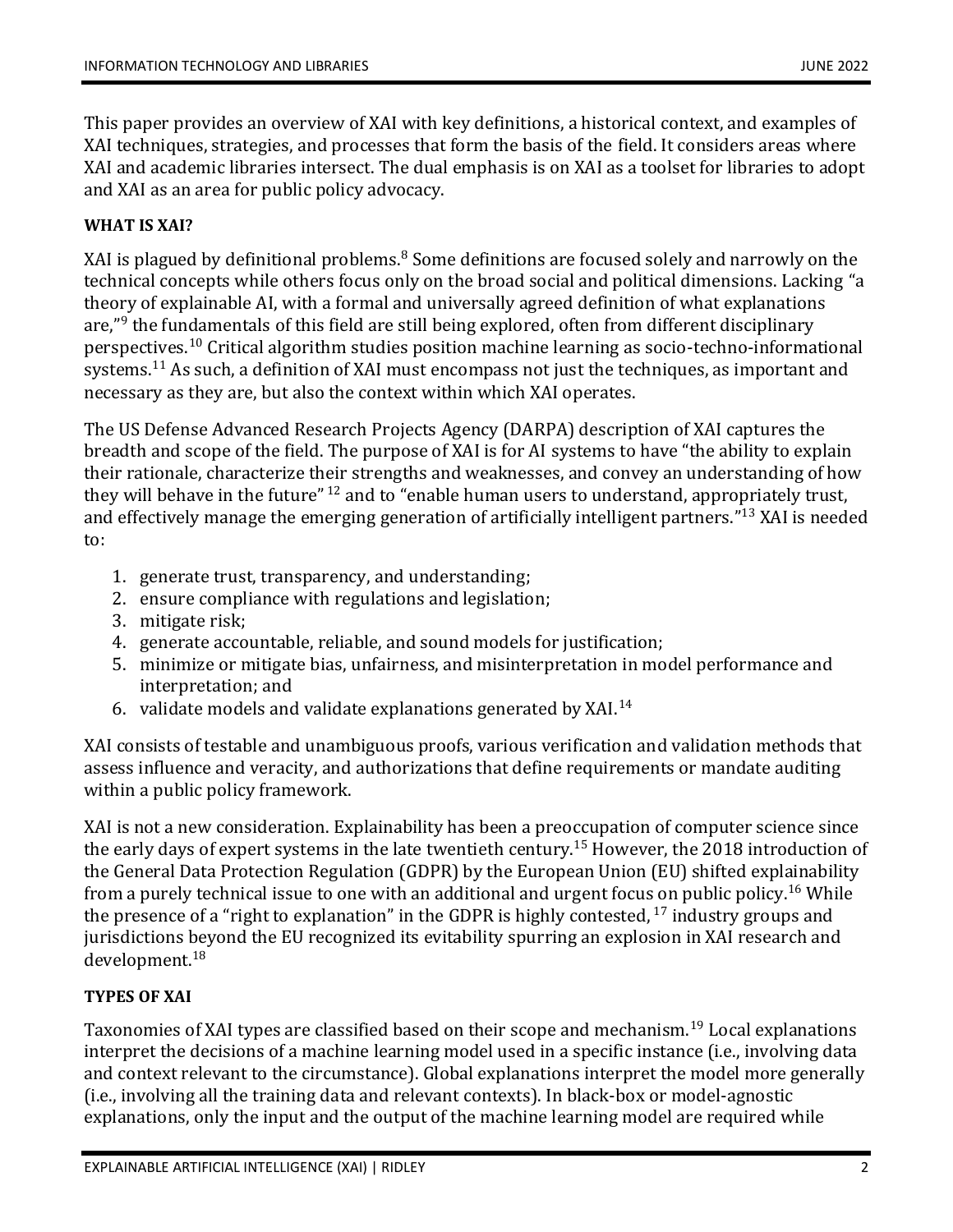white-box or model-specific explanations require more detailed information regarding the processing or design of the model.

Another way to categorize XAI is as proofs, validations, and authorizations. Proofs are testable, traceable, and unambiguous explanations demonstrable through causal links, logic statements, or transparent processes. Typically, proofs are only available for AI systems that use "inherently interpretable" techniques such as rules, decisions trees, or linear regressions. $^{20}$ 

Validations are explanations that confirm the veracity of the AI system. These verifications occur through testing procedures, reproducibility, approximations and abstractions, and justifications.

Authorizations are explanations because of processes in which third parties provide some form of standard, ratification, prohibition, or audit. Authorizations might pertain to the AI model, its operation in specific instances, or even the process by which the AI was created. They can be provided by professional groups, nongovernmental organizations, governments and government agencies, and third parties in the public and private sector.

Academic libraries can adopt proofs and validations as means to interrogate information systems and resources. This includes collections which are increasingly machine learning systems themselves or developed with machine learning methods. The recognition of "collections as data" is an important shift in this direction.<sup>21</sup> Where appropriate, proofs and validations should accompany content and systems derived from machine learning. Libraries must also engage with XAI as authorizations to assess the public policy implications that exist, are emergent, or are necessary. Library advocacy is currently lacking in this area. The requirement for policy and governance frameworks is a reminder that machine learning is "far from being purely mechanistic, it is deeply, inescapably human"<sup>22</sup> and that while complex and opaque "the 'black box' is full of people." 23

## **PREREQUISITES TO AN XAI STRATEGY**

Three questions are important for any XAI strategy:

- What constitutes a good explanation?
- Who is the explanation for?
- How will the explanation be provided?

Explanations are context specific. The "goodness" of an explanation is dependent on the needs and objectives of the explainee (a user) and the explainer (an XAI). Following research from the fields of psychology and cognitive science, Keil suggests five reasons for why someone wants an explanation: (1) to predict similar events in the future, (2) to diagnose, (3) to assess blame or guilt, (4) to justify or rationalize an action, and (5) for aesthetic pleasure.<sup>24</sup>

For most people, explanations need not be complete or even fully accurate.<sup>25</sup> As a result, who the explanation is for is critical to a good explanation. Different audiences have different priorities. System developers are primarily interested in performance explanations while clients focus on effectiveness or efficacy, professionals are concerned about veracity, and regulators are interested in policy implications. Nonexpert, lay users of a system want explanations that build trust and provide accountability.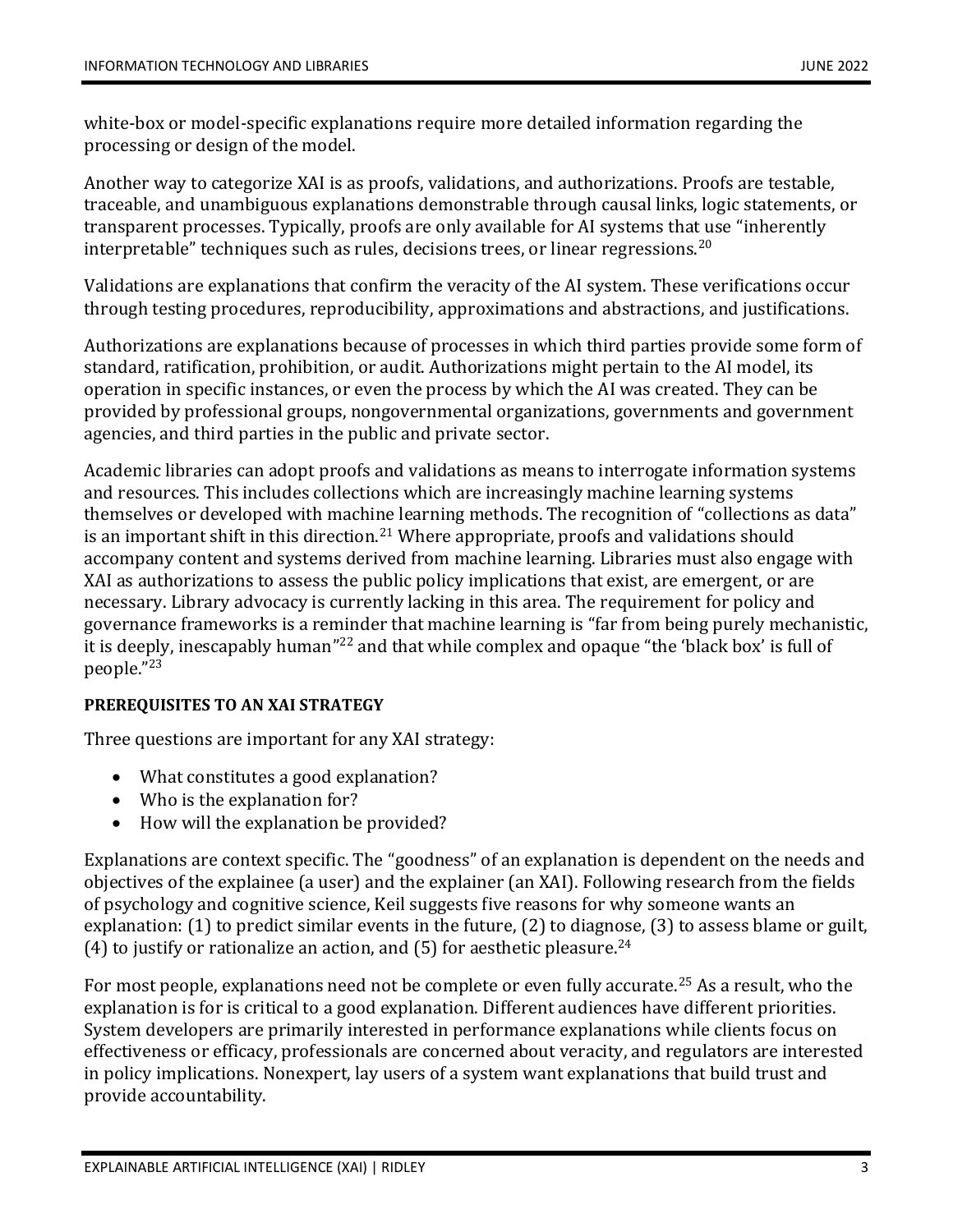A good explanation is also affected by its presentation. There are temporal and format considerations. Explanations can be provided or available in real time and continuously as the process occurs (hence partial explanations) or post hoc and in summary form. Interactive explanations are widely preferred but are not always appropriate or actionable.<sup>26</sup> Studies have compared textual, visual, and multimodal formats with differing results. Familiar textual responses or simple visual explanations such as Venn diagrams are often most effective for nonexpert users.<sup>27</sup>

Drawing from philosophy, psychology, and cognitive science, Miller recommends four approaches for XAI.<sup>28</sup> Explanations are contrastive. When people want to know the "why" of something, "people do not ask why event P happened, but rather why event P happened *instead* of some event Q." Explanations are selected. "Humans are adept at selecting one or two causes from a sometimes infinite number of causes to be *the* explanation." Explanations are social. "They are a transfer of knowledge, presented as part of a conversation or interaction, and are thus presented relative to the explainer's beliefs about the explainee's beliefs." Finally, Miller cautions against using probabilities and statistical relationships and encourages references to causes.

Burrell identifies three key barriers to explainability: concealment, the limited technical understanding of the user, and an incompatibility between the user (human) and algorithmic reasoning.<sup>29</sup> While concealment is deliberate, it may or may not be justified. Protecting IP and trade secrets is acceptable while obscuring processes to purposively deceive users is not. Regulations are a tool to moderate the former and minimize the latter.

The technical limitations of users and the incompatibility between users and algorithms suggest two remedies. First is enhancing algorithmic literacy. Algorithmic literacy is a "a set of competencies that enables individuals to critically evaluate AI technologies; communicate and collaborate effectively with AI; and use AI as a tool online, at home, and in the workplace." $30$ Libraries have a key role in advancing algorithmic literacy in their communities.<sup>31</sup> Just as libraries championed information literacy through the promulgation of standards and principles, the provision of diverse educational programming, and the engagement of the broad academic community, so too can libraries be central to efforts to enhance algorithmic literacy. Second is a requirement that XAI must be sensitive to the abilities and needs of different users. A survey of the key challenges and research direction of XAI identified 39 issues, including the need to understand and enhance the user experience, match XAI to user expertise, and explain the competencies of AI systems to users.<sup>32</sup> This is the essence of human-centered explainable AI (HCXAI). Among HCXAI principles are the importance of context (regarding user objectives, decision consequences, timing, modality, and intended audience), the value of using hybrid explanation methods that complement and extend each other, and the power of contrastive examples and approaches.<sup>33</sup>

# **PROOFS AND VALIDATIONS**

XAI that provide proofs or validations can be adopted by libraries to assess and evaluate machine learning utilized in systems, services, and collections. Since proofs pertain to already interpretable systems, the four examples provided focus on validations: feature audit, approximation and abstraction, reproducibility, and XAI by AI.

These techniques may require access to, or information about, the machine learning model. This would include such characteristics as the algorithms used, settings of the parameters and hyperparameters, optimization choices, and the training data. While all these may not be normally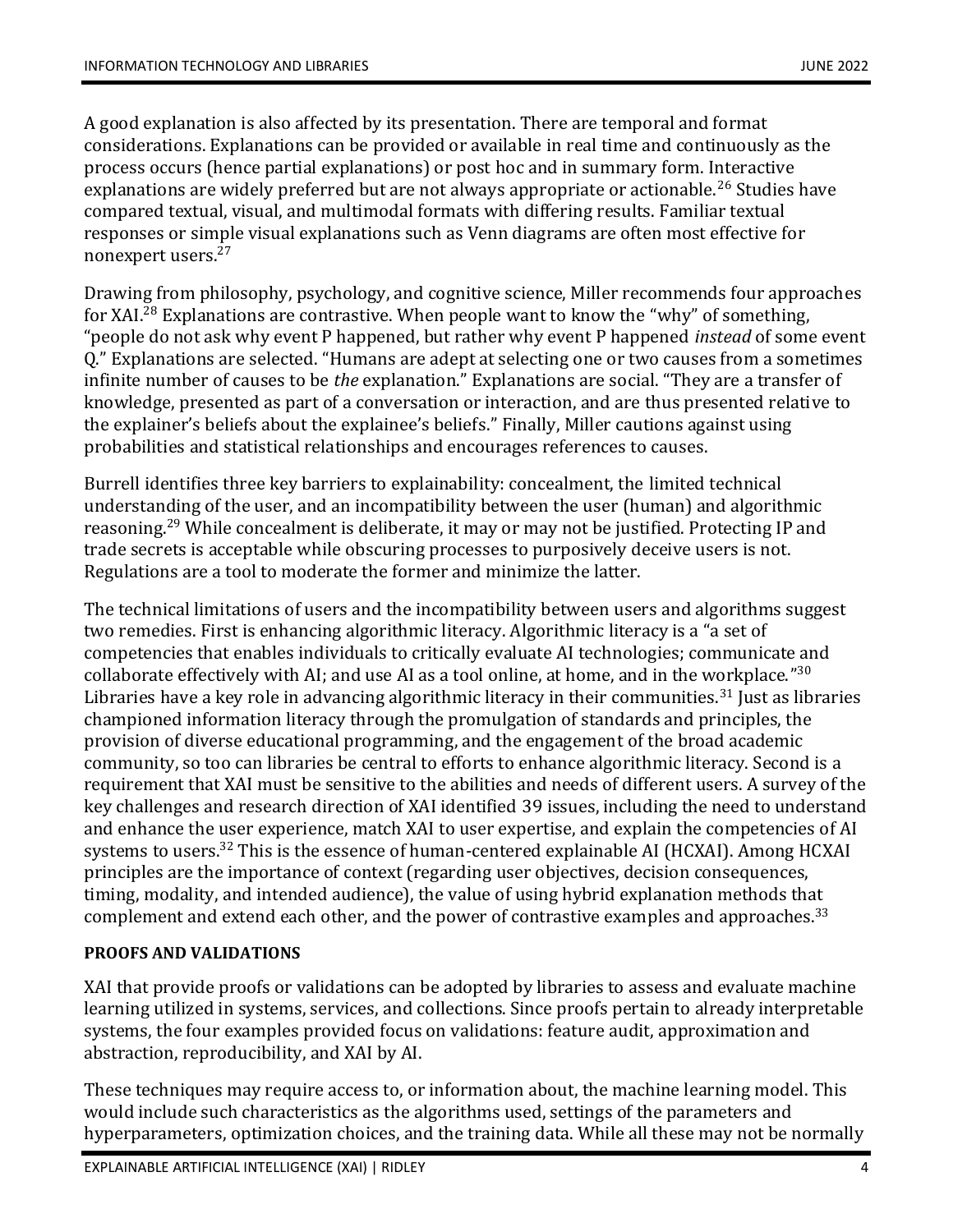available, designers of machine learning systems in consequential settings should expect to provide, indeed be required to provide, such access. Similarly, vendors of library content or systems utilizing machine learning should make explanatory proofs and validations available for library inspection.

## *Feature Audit*

Feature audit is an explanatory strategy that attempts to reveal the key features (e.g., characteristics of the data or settings of the hyperparameters used to the differentiate data) that have a primary role in the prediction of the algorithm. By isolating these features, it is possible to explain the key components of the decision. Feature audit is a standard technique of linear regression, but it is made more difficult in machine learning because of the complexity of the information space (e.g., billions of parameters and high dimensionality). There are various feature audit techniques<sup>34</sup> but all of them are "decompositional" in that they attempt to reduce the work of the algorithm to its component parts and then use those results as an explanation.<sup>35</sup> Feature audit can highlight bias or inaccuracy by revealing incongruence between the data and the prediction. More advanced feature audit techniques (e.g., gradient feature auditing) recognize that features can indirectly influence other features and that these features are not easily detectable as separate, influential elements. $36$  This interaction among features challenges the strict decompositional approach to feature audit and will likely lead to an increased focus on the relational analysis among and between elements.

## *Approximation and Abstraction*

Approximation and abstraction are techniques that create a more simplified model to explain the more complex model.<sup>37</sup> People seek and accept explanations that "satisfice"<sup>38</sup> and are coherent with existing beliefs.<sup>39</sup> This recognizes that "an explanation has greater power than an alternative if it makes what is being explained less surprising."<sup>40</sup>

Approaches such as "model distillation"<sup>41</sup> or the "model agnostic" feature reduction of the Local Interpretable Model-Agnostic Explanations (LIME) tool create a simplified presentation of the algorithmic model.<sup>42</sup> This approximation or abstraction may compromise accuracy, but it provides an accessible representation that enhances understandability.

A different type of approximation or abstraction is a narrative of the machine learning processes utilized that provides sufficient documentation for a reader to act as an explanation of the outcomes. An exemplary case of this is *Lithium-Ion Batteries: A Machine-Generated Summary of Current Research* published by Springer Nature and written by Beta Writer, an AI or more accurately a suite of algorithms.<sup>43</sup> A collaboration of machine learning and human editors, the full production cycle of the book is documented in the introduction.<sup>44</sup> In lieu of being able to interrogate the system directly, this detailed account provides an explanation of the system allowing readers to assess the strengths, limitations, and confidence levels of the algorithmic processes and offers a model of what might be necessary for future AI generated texts.<sup>45</sup> Libraries can utilize this documentation in acquisition or licensing decisions and subsequently make it available as user guides when resources are added to the collection.

# *Reproducibility*

Replication is a verification strategy fundamental to science. Being able to independently reproduce results in different settings provides evidence of veracity and supports user trust. However, documented problems in reproducing machine learning studies have questioned the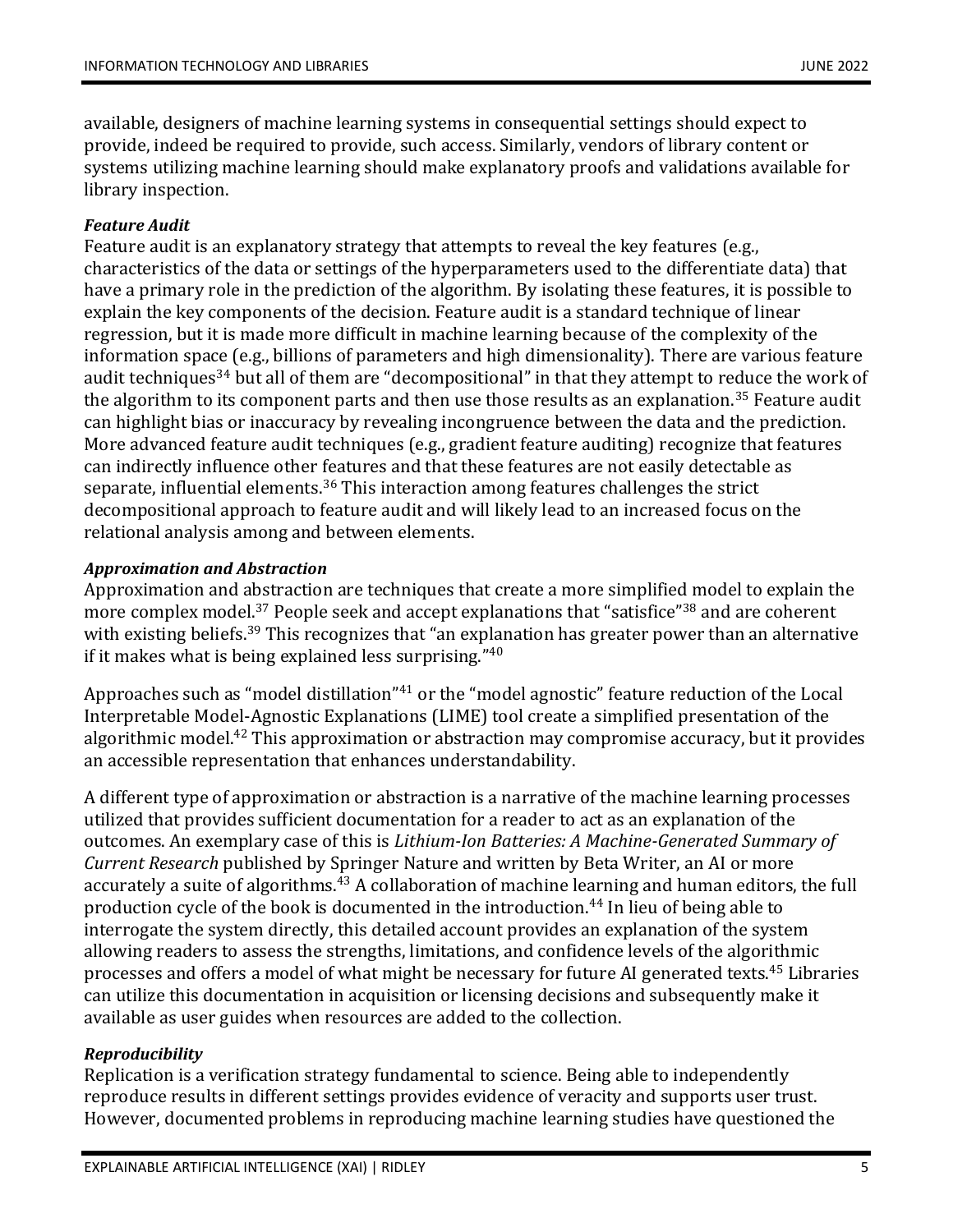generalizability of these approaches and undermined their explanatory capacity. For example, an analysis of text mining studies using machine learning for citation screening in the preparation of systemic reviews revealed a lack of key elements to enable replicability (e.g., access to research datasets, software environments used, randomization control, and lack of detail on new methods proposed or employed).<sup>46</sup> In response, a "Reproducibility Challenge" was created by the International Conference on Learning Representations (ICLR) to validate 2018 conference submissions and has continued in subsequent meetings.<sup>47</sup> More rigorous replication through the availability of all necessary components and the development of standards will be important to this type of verification.<sup>48</sup>

## *XAI by AI*

The inherent complexity and opacity of unsupervised learning or reinforcement learning suggests, as XAI researcher Trevor Darrell puts it, "the solution to explainable AI is more AI."<sup>49</sup> In this approach to explanation, oversight AI are positioned as intermediaries between an AI and its users:

Workers have supervisors; businesses have accountants; schoolteachers have principals. We suggest that the time has come to develop AI oversight systems ("AI Guardians") that will seek to ensure that the various smart machines will not stray from the guidelines their programmers have provided.<sup>50</sup>

While the prospect of AI guardians may be dystopic, oversight systems performing roles that validate, interrogate, and report are common in code checking tools. Generative adversarial networks (GANs) have been used to create counterfactual explanations of another machine learning model to enhance explainability.<sup>51</sup> With strategic organizational and staffing changes to enhance capabilities, libraries can design and deploy such oversight or adversarial tools with objectives appropriate to the requirements and norms of libraries and the academy.

# **AUTHORIZATION**

XAI that results from authorizations is an area where public policy engagement is needed to ensure XAI, and machine learning, are appropriately serving libraries, the academy, and the public at large. Three examples are provided: codes and standards, regulation, and audit.

## *Codes and Standards*

One approach to explanation, supported by the AI industry and professional organizations, are voluntary codes or standards that encourage explanatory capabilities. These nonbinding principles are a type of self-regulation and are widely promoted as a means of assurance.<sup>52</sup>

The Association for Computing Machinery's statement on algorithms highlights seven principles as guides to system design and use: awareness, access and redress, accountability, explanation, data provenance, auditability, validation, and testing. However, the language used is tentative and conditional. Designers are "encouraged" to provide explanations and to "encourage" a means for interrogation and auditing "where harm is suspected" (i.e., a post hoc process). Despite this, the statement concludes with a strong position on accountability if not explainability: "Institutions should be held responsible for decisions made by the algorithms that they use, even if it is not feasible to explain in detail how the algorithms produce their results." $53$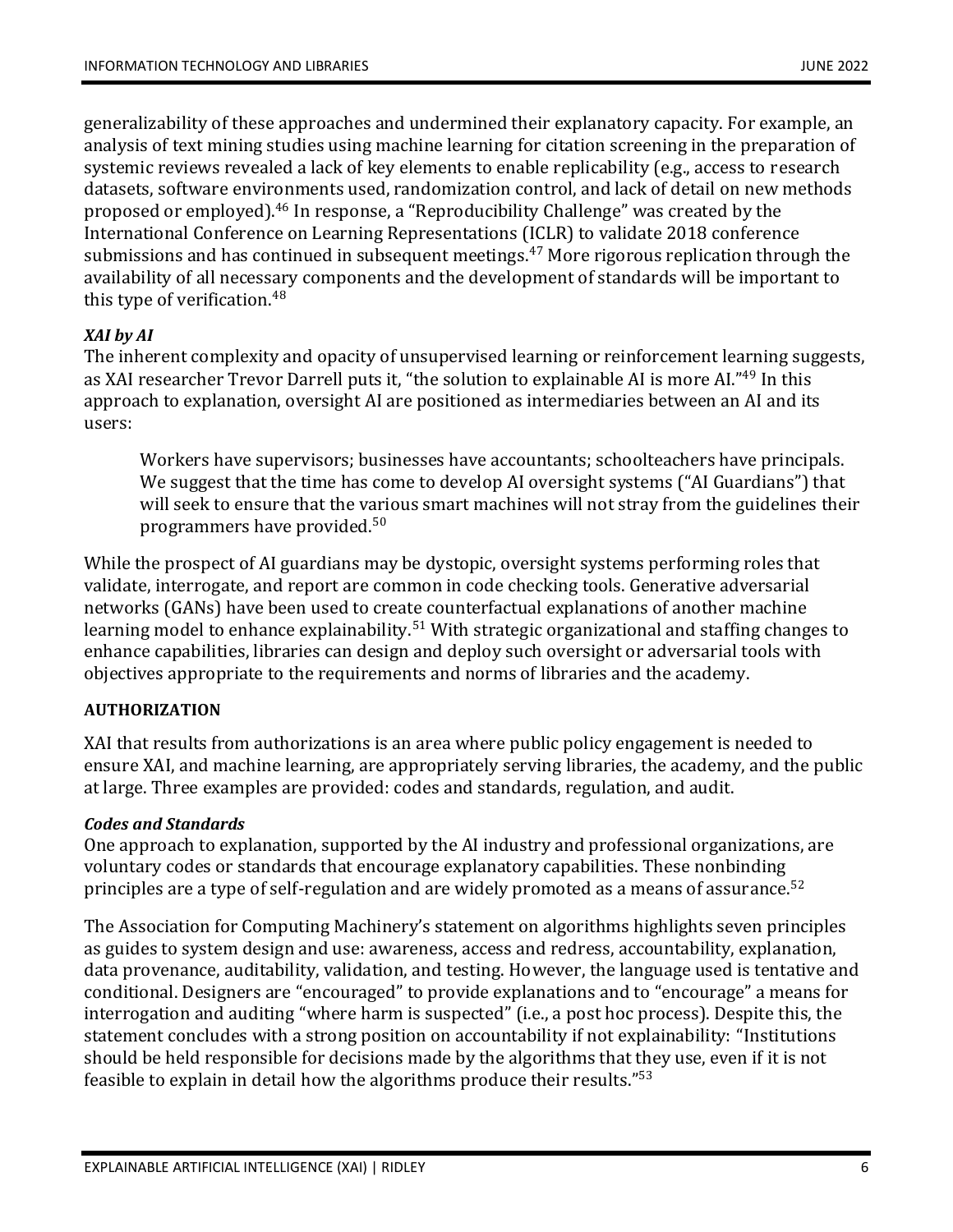Unfortunately, the optimism for self-regulation in explainability is undercut by the poor experience with voluntary mechanisms regarding privacy protection.<sup>54</sup> In addition, library associations, library system vendors, and scholarly publishers have been slow to endorse any codes or standards regarding explainability.

## *Regulation*

The most common recommendation for AI oversight and authorization to ensure explainability is the creation of a regulatory agency. Specific suggestions include a "neutral data arbiter" with investigative powers like the US Federal Trade Commission,<sup>55</sup> a Food and Drug Administration "for algorithms,"<sup>56</sup> a standing "Commission on Artificial Intelligence,"<sup>57</sup> quasi-governmental agencies such as the Council of Europe,<sup>58</sup> and a hybrid agency model combining certification and liability.<sup>59</sup> Such agencies would have legislated or delegated powers to investigate, certify, license, and arbitrate on matters relating to AI and algorithms, including their design, use, and effects. There are few calls for an international regulatory agency despite digitally porous national boundaries and the global reach of machine learning.<sup>60</sup>

That almost no such agencies have been created reveals the strength and influence of the large corporations responsible for developing and deploying most machine learning tools and systems.<sup>61</sup> Reports comparing regulatory approaches to AI among the European Union, the United Kingdom, the United States, and Canada indicate significantly different approaches but with most proceeding with a "light touch" to avoid competitive disadvantages in a multitrillion dollar global marketplace.<sup>62</sup>

The introduction of the draft EU Artificial Intelligence Act marks the first major jurisdiction to propose specific AI legislation.<sup>63</sup> While the act is fulsome about high-risk AI, it is silent on any notion of "explainable" AI, preferring to focus on the less specific idea of "trustworthy artificial intelligence." With this the EU appears to retreat from the idea of explainability in the GDPR.

An exception to this inertia or backtracking is the development and use of algorithmic impact assessments in both governments and industry. These instruments help prospective users of an algorithmic decision-making system determine levels of explanatory requirements and standards to meet those requirements.<sup>64</sup> Canada has been a leader in this area with a protocol covering use of these systems in the federal government.<sup>65</sup>

Some identify due process as a possible, if limited, remedy for explainability.<sup>66</sup> However, a landmark US case suggests otherwise. In *State v. Loomis*, regarding the use of COMPAS, an algorithmic sentencing system, the court ruled on the role of explanation in due process: $67$ 

The Wisconsin Supreme Court held that a trial court's use of an algorithmic risk assessment in sentencing did not violate the defendant's due process rights even though the methodology used to produce the assessment was disclosed neither to the court nor to the defendant.<sup>68</sup>

The petition of the Loomis case to the US Supreme Court was denied, so a higher court ruling on this issue is unavailable.<sup>69</sup>

Advocacy for regulations regarding explainability should be a central concern for libraries. Without strong regulatory oversight requiring disclosure and accountability, machine learning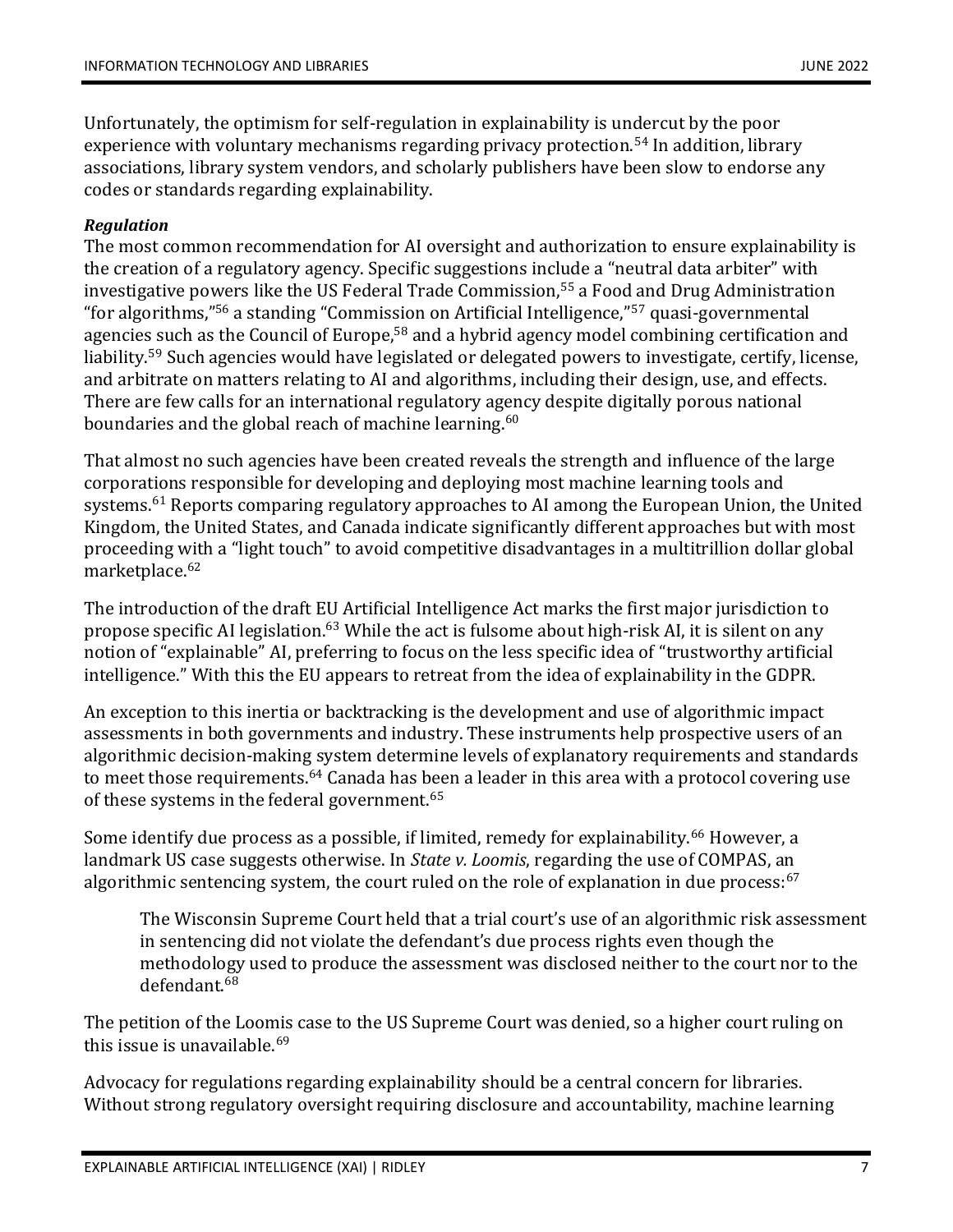systems will remain black boxes and presence of these consequential systems in the lives of users will be obscured.

# *Audit*

A commonly recommended approach to AI oversight and explanation is third-party auditing.<sup>70</sup> The use of audit and principles of auditing are widely accepted in a variety of areas.<sup>71</sup> In a library context, auditing of AI can be thought of as a reviewing process to achieve transparency or to determine product compliance. Auditing is typically done after system implementation, but it can be accomplished at any stage. It is possible to audit design specifications, completed code, cognitive models, or periodic audits of specific decisions.<sup>72</sup> The keys to successful audit oversight are clear audit goals and objectives (e.g., what is being audited and for what purpose), acknowledged expertise of the auditors, authority of the auditors to recommend, and authorization of the auditors to investigate. Any such auditing responsibility for XAI would require the trust of stakeholders such as AI designers, government regulators, industry representatives as well as users themselves.

Critics of the audit approach have focused on lack of auditor expertise, algorithmic complexity, and the need for approaches that assess the algorithmic system prior to its release.<sup>73</sup> While most audit recommendations assume a public agency in this role, an innovative suggestion is a crowdsourced audit (a form of audit study that involves the recruitment of testers to anonymously assess an algorithmic system; an XAI form of the "secret shopper").<sup>74</sup> This approach resembles techniques used by consumer advocates and might indicate the rise of public activists into the XAI arena.

The complexity of algorithms suggests that a precondition for an audit is "auditability." <sup>75</sup> This would require that AI be designed in such a way that an audit is possible (i.e., inspectable in some manner) while, presumably, not impairing its predictive performance. Sandvig et al. propose regulatory changes because "rather than regulating for transparency or misbehavior, we find this situation argues for 'regulation toward auditability'." 76

Auditing is not without its difficulties. There are no industry standards for algorithmic auditing.<sup>77</sup> A high-profile development was the recent launch of ORCAA (**orcaarisk.com**), an algorithmic auditing company started by Cathy O'Neil, a data scientist who has written extensively about the perils of uncontrolled algorithms.<sup>78</sup> However, the legitimacy of third-party auditing has been criticized as lacking public transparency and the capacity to demand change.<sup>79</sup>

While libraries may not be able to create their own auditing capacity, whether collectively or individually, they are encouraged to engage with the emerging algorithmic auditing community to shape auditing practices appropriate for scholarly communication.

# **XAI AS DISCOVERY**

While XAI is primarily a means to validate and authorize machine learning systems, another use of XAI is gaining attention. Since XAI can find new information latent in large and complex datasets, discovery is promoted as "one of the most important achievements of the entire algorithmic explainability project."<sup>80</sup> Alkhateeb asks "can scientific discovery really be automated" while invoking the earlier work of Swanson which mined the medical literature for new knowledge by connecting seemingly unrelated articles through search. $81$  An emerging reason for libraries to adopt XAI may be as a powerful discovery tool.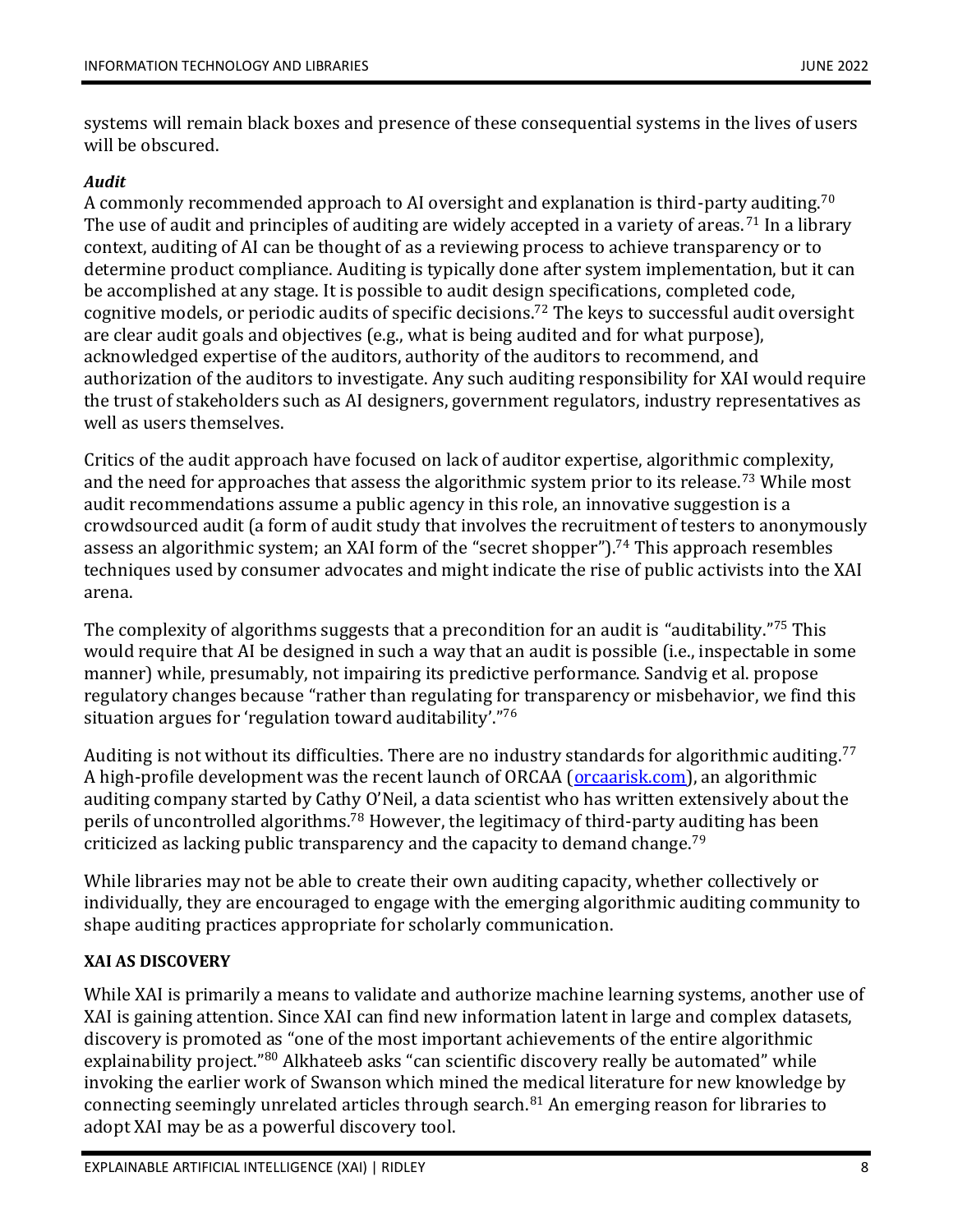#### **CONCLUSION**

Our lives have become "algorithmically mediated"<sup>82</sup> where we are "dependent on computational spectacles to see the world."<sup>83</sup> Academic libraries are now sites where systems, services, and collections are increasingly shaped and provided by machine learning. The predictions, recommendations, and decisions of machine learning systems are powerful as well as consequential. However, "the danger is not so much in delegating cognitive tasks, but in distancing ourselves from—or in not knowing about—the nature and precise mechanisms of that delegation."<sup>84</sup> Taddeo notes that "delegation without supervision characterises the presence of trust." <sup>85</sup> XAI is an essential tool to build that trust.

Geoffrey Hinton, a central figure in the development of machine learning,  $86$  argues that requiring an explanation from an AI system would be "a complete disaster" and that trust and acceptance should be based on the system's performance, not its explainability. $87$  This is consistent with the view of many that "if algorithms that cannot be easily explained consistently make better decisions in certain areas, then policymakers should not require an explanation."<sup>88</sup> Both these views are at odds with the tenants of critical thought and assessment, and both challenge norms of algorithmic accountability.

XAI is a dual opportunity for libraries. On one hand, it is a set of techniques, processes, and strategies that enable the interrogation of the algorithmically driven resources that libraries provide to their users. On the other hand, it is a public policy arena where advocacy is necessary to promote and uphold the values of librarianship, the academy, and the public interest in the face of powerful new technologies. Many disciplines have engaged with XAI as machine learning has impacted their fields.<sup>89</sup> XAI has been called a "disruptive force" in LIS,<sup>90</sup> warranting the growing interest in how XAI affects the field and how the field might influence it.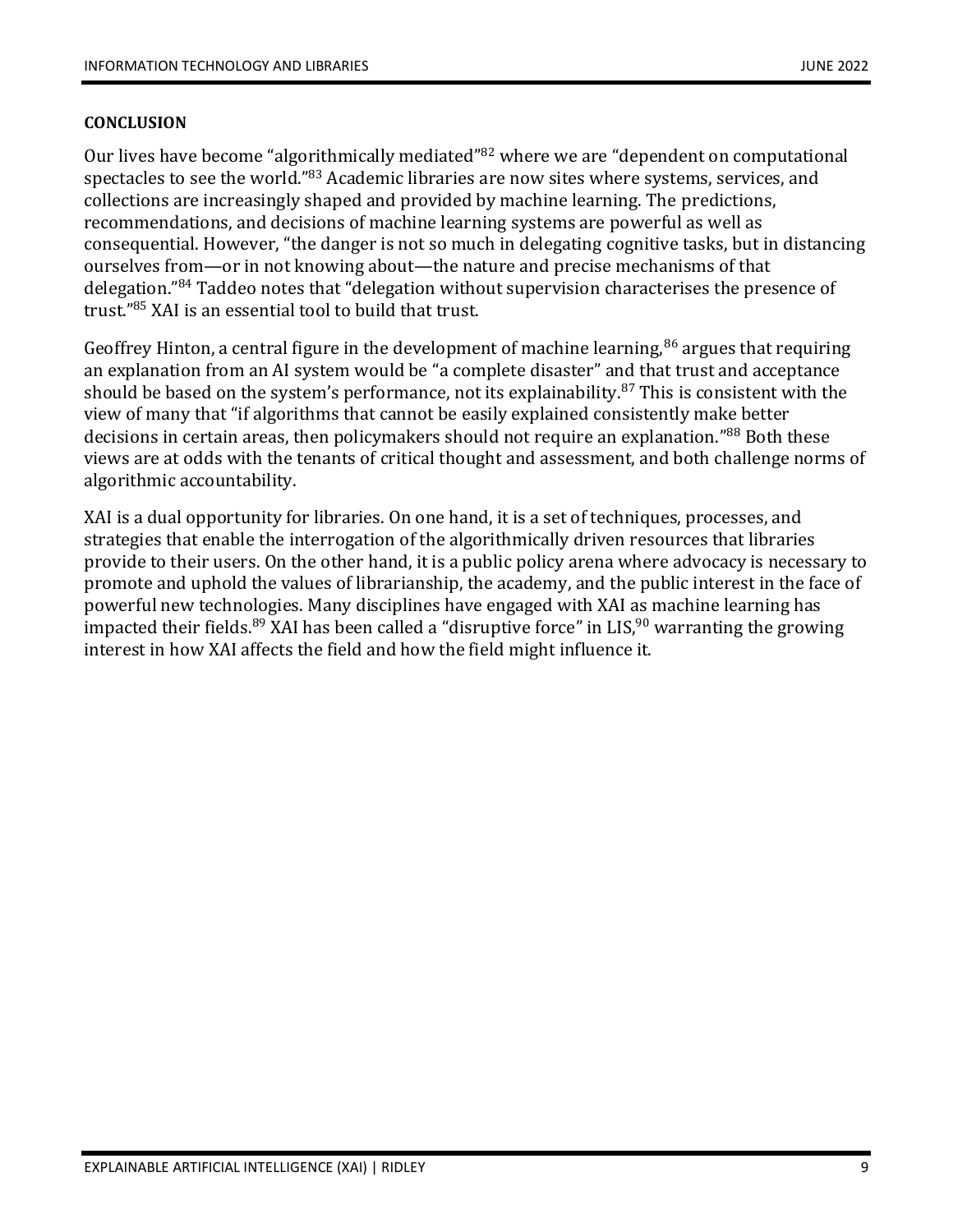#### **ENDNOTES**

- $1$  Vijay Arya et al., "One Explanation Does Not Fit All: A Toolkit and Taxonomy of AI Explainability Techniques," *ArXiv:1909.03012 [Cs, Stat]*, 2019[, http://arxiv.org/abs/1909.03012;](http://arxiv.org/abs/1909.03012) Shane T. Mueller et al., "Explanation in Human-AI Systems: A Literature Meta-Review, Synopsis of Key Ideas and Publications, and Bibliography for Explainable AI," *ArXiv:1902.01876 [Cs]*, 2019, [http://arxiv.org/abs/1902.01876;](http://arxiv.org/abs/1902.01876) Ingrid Nunes and Dietmar Jannach, "A Systematic Review and Taxonomy of Explanations in Decision Support and Recommender Systems," *User Modeling and User-Adapted Interaction* 27, no. 3 (2017): 393–444, [https://doi.org/10.1007/s11257-017-9195-0;](https://doi.org/10.1007/s11257-017-9195-0) Gesina Schwalbe and Bettina Finzel, "XAI Method Properties: A (Meta-) Study," *ArXiv:2105.07190 [Cs]*, 2021, [http://arxiv.org/abs/2105.07190.](http://arxiv.org/abs/2105.07190)
- <sup>2</sup> Safiya Noble, *Algorithms of Oppression: How Search Engines Reinforce Racism* (New York: New York University Press, 2018); Frank Pasquale, *The Black Box Society: The Secret Algorithms That Control Money and Information* (Cambridge, Mass.: Harvard University Press, 2015); Sara Wachter-Boettcher, *Technically Wrong: Sexist Apps, Biased Algorithms, and Other Threats of Toxic Tech* (New York: W. W. Norton, 2017).
- <sup>3</sup> Abeba Birhane et al., "The Values Encoded in Machine Learning Research," *ArXiv:2106.15590 [Cs]*, 2021[, http://arxiv.org/abs/2106.15590;](http://arxiv.org/abs/2106.15590) Taina Bucher, *If ... Then: Algorithmic Power and Politics* (New York: Oxford University Press, 2018); Sarah Myers West, Meredith Whittaker, and Kate Crawford, Discriminating Systems: Gender, Race, and Power in AI (AI Now Institute, 2019), [https://ainowinstitute.org/discriminatingsystems.html.](https://ainowinstitute.org/discriminatingsystems.html)
- <sup>4</sup> Rao Aluri and Donald E. Riggs, "Application of Expert Systems to Libraries," ed. Joe A. Hewitt, *Advances in Library Automation and Networking* 2 (1988): 1–43; Ryan Cordell, *Machine Learning + Libraries: A Report on the State of the Field* (Washington DC: Library of Congress, 2020), [https://labs.loc.gov/static/labs/work/reports/Cordell-LOC-ML-report.pdf;](https://labs.loc.gov/static/labs/work/reports/Cordell-LOC-ML-report.pdf) Jason Griffey, ed., "Artificial Intelligence and Machine Learning in Libraries," *Library Technology Reports* 55, no. 1 (2019), [https://doi.org/10.5860/ltr.55n1;](https://doi.org/10.5860/ltr.55n1) Guoying Liu, "The Application of Intelligent Agents in Libraries: A Survey," *Program: Electronic Library and Information Systems* 45, no. 1 (2011): 78–97, [https://doi.org/10.1108/00330331111107411;](https://doi.org/10.1108/00330331111107411) Linda C. Smith, "Artificial Intelligence in Information Retrieval Systems," *Information Processing and Management* 12, no. 3 (1976): 189–222, [https://doi.org/10.1016/0306-4573\(76\)90005-4.](https://doi.org/10.1016/0306-4573(76)90005-4)
- <sup>5</sup> Jenny Bunn, "Working in Contexts for Which Transparency Is Important: A Recordkeeping View of Explainable Artificial Intelligence (XAI)," *Records Management Journal (London, England)* 30, no. 2 (2020): 143–53[, https://doi.org/10.1108/RMJ-08-2019-0038;](https://doi.org/10.1108/RMJ-08-2019-0038) Cordell, "Machine Learning + Libraries"; Andrew M. Cox, *The Impact of AI, Machine Learning, Automation and Robotics on the Information Professions* (CILIP, 2021), [http://www.cilip.org.uk/resource/resmgr/cilip/research/tech\\_review/cilip\\_](http://www.cilip.org.uk/resource/resmgr/cilip/research/tech_review/cilip_–_ai_report_-_final_lo.pdf)–\_ai\_report\_-[\\_final\\_lo.pdf;](http://www.cilip.org.uk/resource/resmgr/cilip/research/tech_review/cilip_–_ai_report_-_final_lo.pdf) Daniel Johnson, *Machine Learning, Libraries, and Cross-Disciplinary Research: Possibilities and Provocations* (Notre Dame, Indiana: Hesburgh Libraries, University of Notre Dame, 2020), [https://dx.doi.org/10.7274/r0-wxg0-pe06;](https://dx.doi.org/10.7274/r0-wxg0-pe06) Sarah Lippincott, *Mapping the Current Landscape of Research Library Engagement with Emerging Technologies in Research and Learning* (Washington DC: Association of Research Libraries, 2020), [https://www.arl.org/wp-content/uploads/2020/03/2020.03.25-emerging-technologies-](https://www.arl.org/wp-content/uploads/2020/03/2020.03.25-emerging-technologies-landscape-summary.pdf)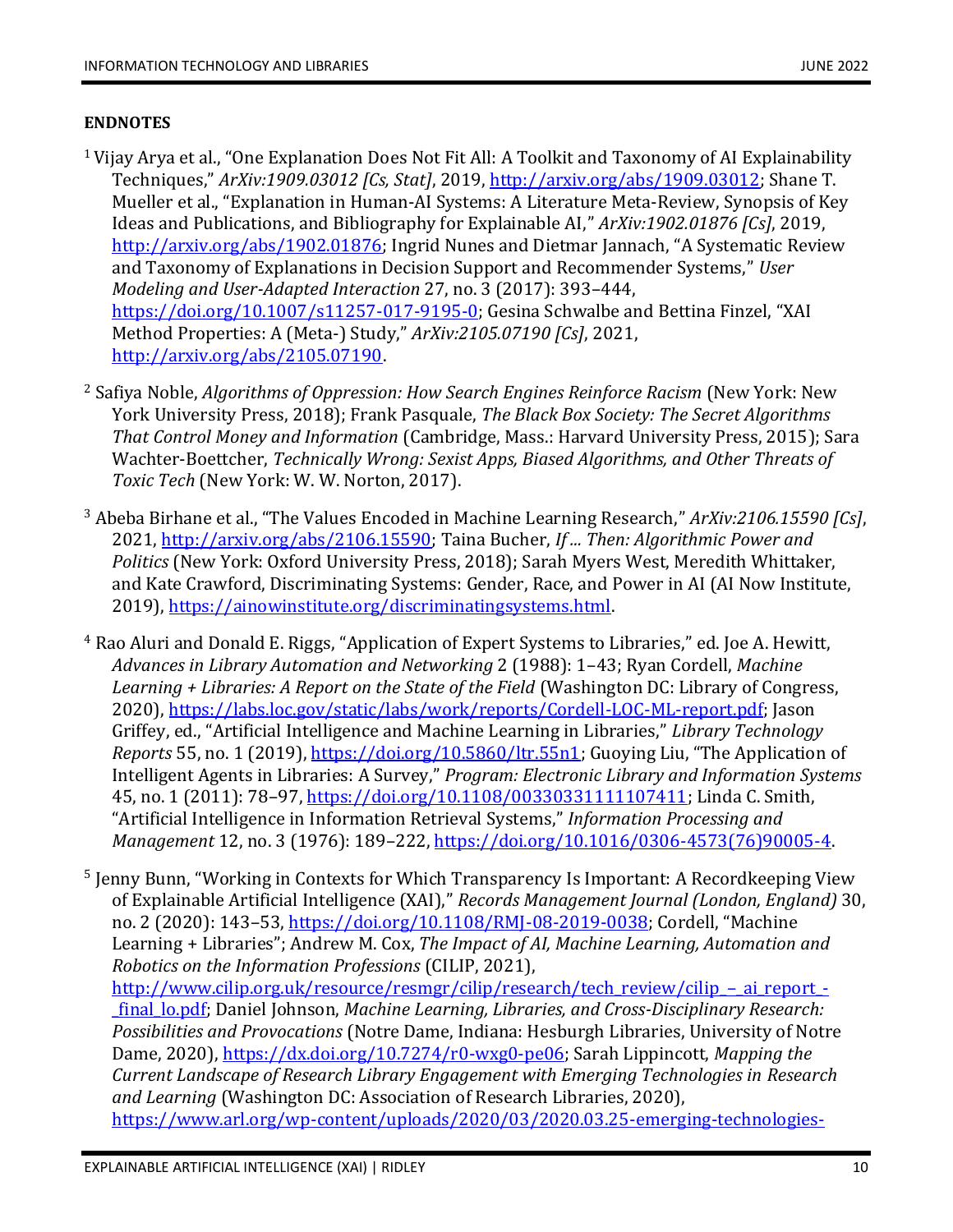[landscape-summary.pdf;](https://www.arl.org/wp-content/uploads/2020/03/2020.03.25-emerging-technologies-landscape-summary.pdf) Thomas Padilla, *Responsible Operations. Data Science, Machine Learning, and AI in Libraries* (Dublin, OH: OCLC Research, 2019), [https://doi.org/10.25333/xk7z-9g97;](https://doi.org/10.25333/xk7z-9g97) Michael Ridley, "Explainable Artificial Intelligence," *Research Library Issues*, no. 299 (2019): 28–46[, https://doi.org/10.29242/rli.299.3.](https://doi.org/10.29242/rli.299.3)

- <sup>6</sup> Ridley, "Explainable Artificial Intelligence," 42.
- <sup>7</sup> Bunn, "Working in Contexts for Which Transparency Is Important," 151.
- <sup>8</sup> Sebastian Palacio et al., "XAI Handbook: Towards a Unified Framework for Explainable AI," *ArXiv:2105.06677 [Cs]*, 2021, [http://arxiv.org/abs/2105.06677;](http://arxiv.org/abs/2105.06677) Sahil Verma et al., "Pitfalls of Explainable ML: An Industry Perspective," in *MLSYS JOURNE Workshop*, 2021, http://arxiv.org/abs/2106.07758; Giulia Vilone and Luca Longo, "Explainable Artificial Intelligence: A Systematic Review," *ArXiv:2006.00093 [Cs]*, 2020, [http://arxiv.org/abs/2006.00093.](http://arxiv.org/abs/2006.00093)
- <sup>9</sup> Wojciech Samek and Klaus-Robert Muller, "Towards Explainable Artificial Intelligence," in *Explainable AI: Interpreting, Explaining and Visualizing Deep Learning*, ed. Wojciech Samek et al., Lecture Notes in Artificial Intelligence 11700 (Cham: Springer International Publishing, 2019), 17.
- <sup>10</sup> Mueller et al., "Explanation in Human-AI Systems."
- <sup>11</sup> Isto Huvila et al., "Information Behavior and Practices Research Informing Information Systems Design," *Journal of the Association for Information Science and Technology*, 2021, 1–15, [https://doi.org/10.1002/asi.24611.](https://doi.org/10.1002/asi.24611)
- <sup>12</sup> DARPA, *Explainable Artificial Intelligence (XAI)* (Arlington, VA: DARPA, 2016), [http://www.darpa.mil/attachments/DARPA-BAA-16-53.pdf.](http://www.darpa.mil/attachments/DARPA-BAA-16-53.pdf)
- <sup>13</sup> Matt Turek, "Explainable Artificial Intelligence (XAI)," DARPA, [https://www.darpa.mil/program/explainable-artificial-intelligence.](https://www.darpa.mil/program/explainable-artificial-intelligence)
- <sup>14</sup> Julie Gerlings, Arisa Shollo, and Ioanna Constantiou, "Reviewing the Need for Explainable Artificial Intelligence (XAI)," in *Proceedings of the Hawaii International Conference on System Sciences*, 2020, [http://arxiv.org/abs/2012.01007.](http://arxiv.org/abs/2012.01007)
- <sup>15</sup> William J. Clancey, "The Epistemology of a Rule-Based Expert System—a Framework for Explanation," *Artificial Intelligence* 20, no. 3 (1983): 215–51[, https://doi.org/10.1016/0004-](https://doi.org/10.1016/0004-3702(83)90008-5) [3702\(83\)90008-5;](https://doi.org/10.1016/0004-3702(83)90008-5) William Swartout, "XPLAIN: A System for Creating and Explaining Expert Consulting Programs," *Artificial Intelligence* 21 (1983): 285–325; William Swartout, Cecile Paris, and Johanna Moore, "Design for Explainable Expert Systems," *IEEE Expert-Intelligent Systems & Their Applications* 6, no. 3 (1991): 58–64[, https://doi.org/10.1109/64.87686.](https://doi.org/10.1109/64.87686)
- <sup>16</sup> European Union, "Regulation (EU) 2016/679 of the European Parliament and of the Council of 27 April 2016," 2016, [http://eur-lex.europa.eu/legal](http://eur-lex.europa.eu/legal-content/EN/TXT/?uri=CELEX:32016R0679)[content/EN/TXT/?uri=CELEX:32016R0679.](http://eur-lex.europa.eu/legal-content/EN/TXT/?uri=CELEX:32016R0679)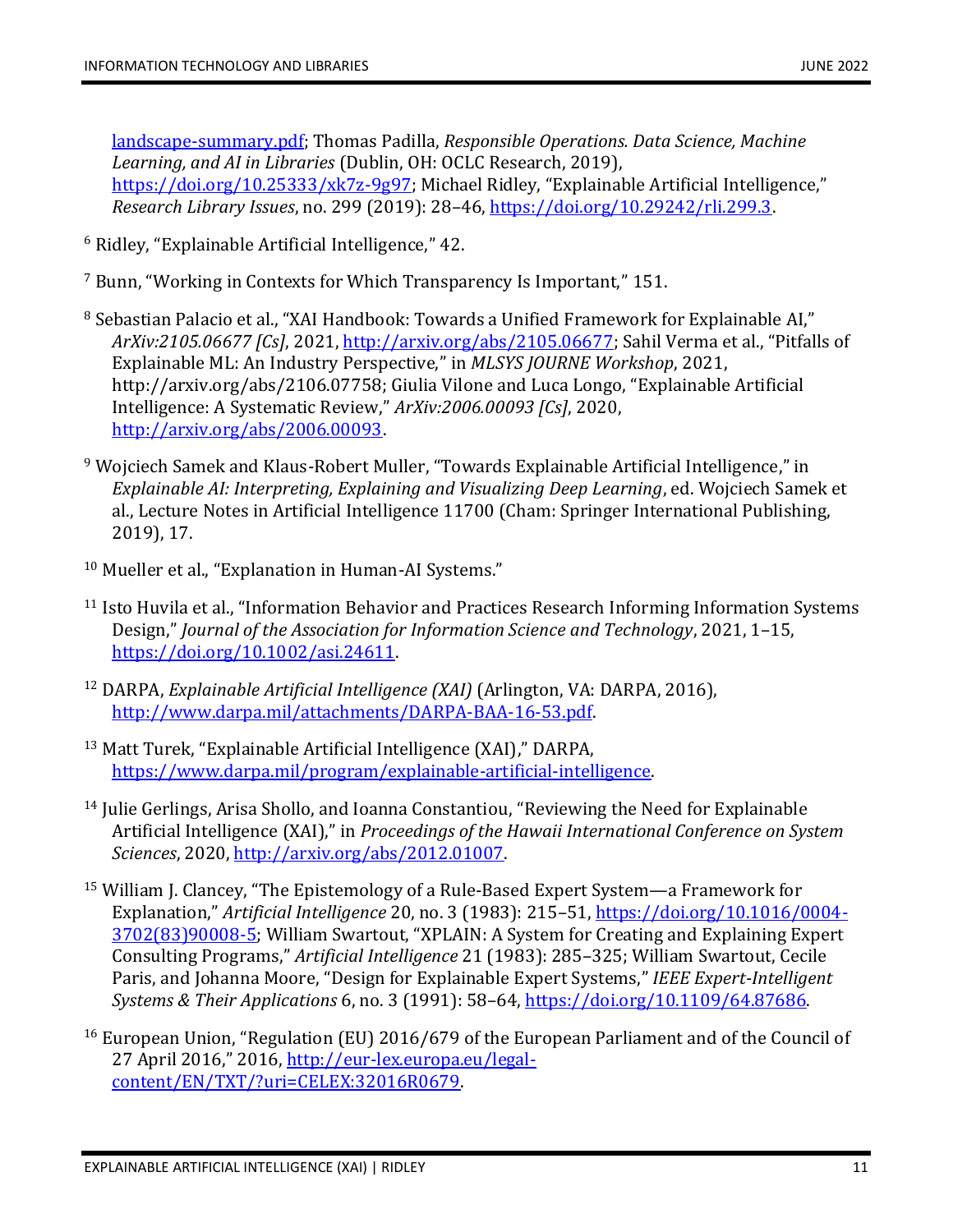- $17$  Lilian Edwards and Michael Veale, "Slave to the Algorithm? Why a 'Right to Explanation' Is Probably Not the Remedy You Are Looking For," *Duke Law & Technology Review* 16 (2017): 18–84; Bryce Goodman and Seth Flaxman, "European Union Regulations on Algorithmic Decision Making and a 'Right to Explanation'," *AI Magazine* 38, no. 3 (2017): 50–57, [https://doi.org/10.1609/aimag.v38i3.2741;](https://doi.org/10.1609/aimag.v38i3.2741) Margot E. Kaminski, "The Right to Explanation, Explained," *Berkeley Technology Law Journal* 34, no. 1 (2019): 189–218, [https://doi.org/10.15779/Z38TD9N83H;](https://doi.org/10.15779/Z38TD9N83H) Sandra Wachter, Brent Mittelstadt, and Luciano Floridi, "Why a Right to Explanation of Automated Decision-Making Does Not Exist in the General Data Protection Regulation," *International Data Privacy Law* 7, no. 2 (2017): 76–99, [https://doi.org/10.1093/idpl/ipx005.](https://doi.org/10.1093/idpl/ipx005)
- $18$  Amina Adadi and Mohammed Berrada, "Peeking inside the Black-Box: A Survey on Explainable Artificial Intelligence (XAI)," *IEEE Access* 6 (2018): 52138–60, [https://doi.org/10.1109/ACCESS.2018.2870052;](https://doi.org/10.1109/ACCESS.2018.2870052) Mueller et al., "Explanation in Human-AI Systems"; Vilone and Longo, "Explainable Artificial Intelligence."
- <sup>19</sup> Schwalbe and Finzel, "XAI Method Properties."
- $20$  Or Biran and Courtenay Cotton, "Explanation and Justification in Machine Learning: A Survey" (International Joint Conference on Artificial Intelligence, workshop on Explainable Artificial Intelligence (XAI), Melbourne, 2017), [http://www.cs.columbia.edu/~orb/papers/xai\\_survey\\_paper\\_2017.pdf.](http://www.cs.columbia.edu/~orb/papers/xai_survey_paper_2017.pdf)
- <sup>21</sup> Padilla, *Responsible Operations*.
- <sup>22</sup> Jenna Burrell and Marion Fourcade, "The Society of Algorithms," *Annual Review of Sociology* 47, no. 1 (2021): 231, [https://doi.org/10.1146/annurev-soc-090820-020800.](https://doi.org/10.1146/annurev-soc-090820-020800)
- <sup>23</sup> Nick Seaver, "Seeing like an Infrastructure: Avidity and Difference in Algorithmic Recommendation," *Cultural Studies* 35, no. 4–5 (2021): 775, [https://doi.org/10.1080/09502386.2021.1895248.](https://doi.org/10.1080/09502386.2021.1895248)
- <sup>24</sup> Frank C. Keil, "Explanation and Understanding," *Annual Review of Psychology* 57 (2006): 227– 54, [https://doi.org/10.1146/annurev.psych.57.102904.190100.](https://doi.org/10.1146/annurev.psych.57.102904.190100)
- <sup>25</sup> Donald A. Norman, "Some Observations on Mental Models," in *Mental Models*, ed. Dedre Gentner and Albert L. Stevens (New York: Psychology Press, 1983), 7–14.
- <sup>26</sup> Ashraf Abdul et al., "Trends and Trajectories for Explainable, Accountable, and Intelligible Systems: An HCI Research Agenda," in *Proceedings of the 2018 CHI Conference on Human Factors in Computing Systems*, CHI '18 (New York: ACM, 2018), 582:1–582:18, [https://doi.org/10.1145/3173574.3174156;](https://doi.org/10.1145/3173574.3174156) Joachim Diederich, "Methods for the Explanation of Machine Learning Processes and Results for Non-Experts," *PsyArXiv*, 2018, [https://doi.org/10.31234/osf.io/54eub.](https://doi.org/10.31234/osf.io/54eub)
- <sup>27</sup> Pigi Kouki et al., "User Preferences for Hybrid Explanations," in *Proceedings of the Eleventh ACM Conference on Recommender Systems*, RecSys '17 (New York, NY: ACM, 2017), 84–88, [https://doi.org/10.1145/3109859.3109915.](https://doi.org/10.1145/3109859.3109915)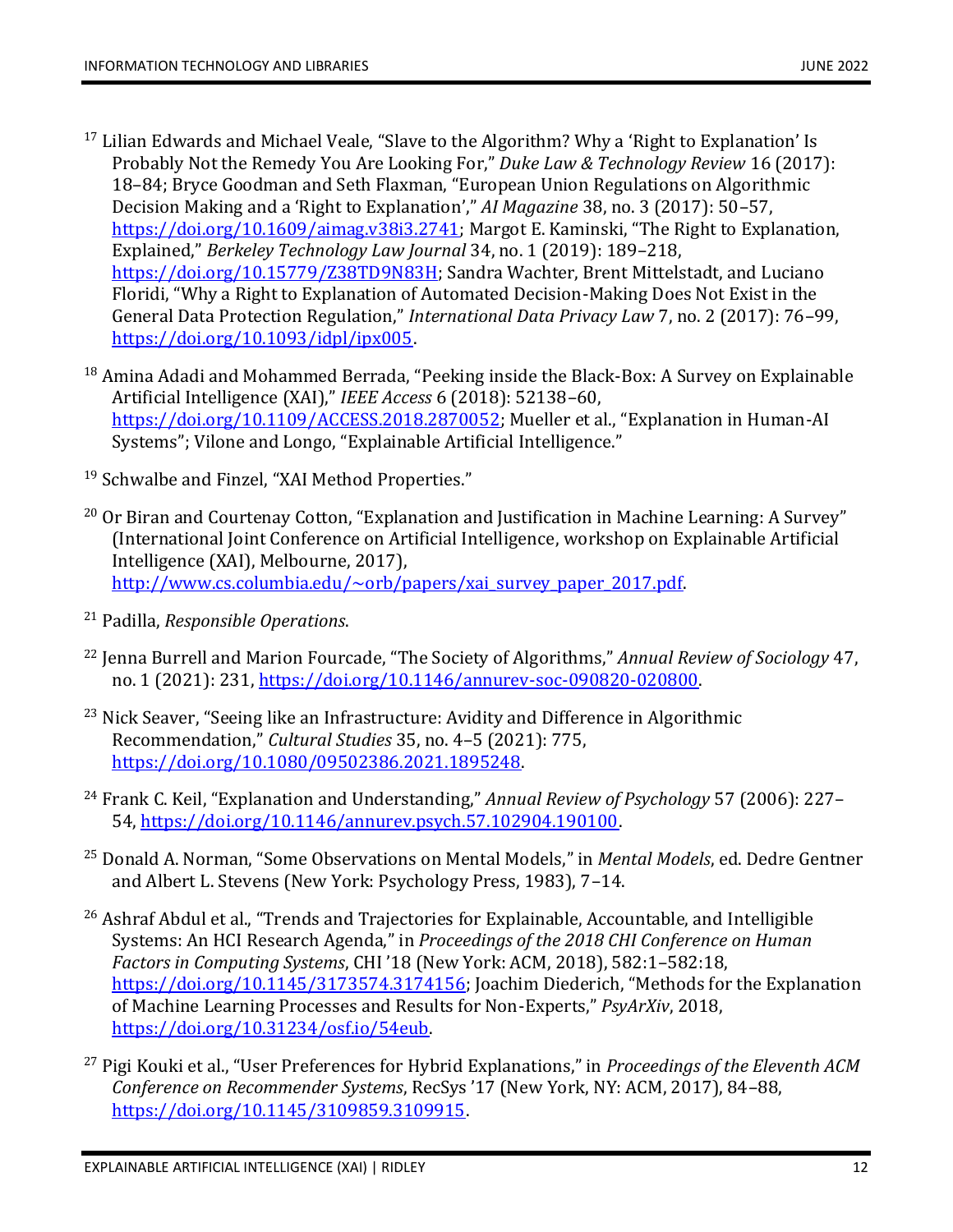- <sup>28</sup> Tim Miller, "Explanation in Artificial Intelligence: Insights from the Social Sciences," *Artificial Intelligence* 267 (2019): 3, [https://doi.org/10.1016/j.artint.2018.07.007.](https://doi.org/10.1016/j.artint.2018.07.007)
- $29$  Jenna Burrell, "How the Machine 'Thinks': Understanding Opacity in Machine Learning Algorithms," *Big Data & Society* 3, no. 1 (2016), [https://doi.org/10.1177/2053951715622512.](https://doi.org/10.1177/2053951715622512)
- <sup>30</sup> Duri Long and Brian Magerko, "What Is AI Literacy? Competencies and Design Considerations," in *Proceedings of the 2020 CHI Conference on Human Factors in Computing Systems*, CHI '20 (Honolulu, HI: Association for Computing Machinery, 2020), 2, [https://doi.org/10.1145/3313831.3376727.](https://doi.org/10.1145/3313831.3376727)
- <sup>31</sup> Michael Ridley and Danica Pawlick-Potts, "Algorithmic Literacy and the Role for Libraries," *Information Technology and Libraries* 40, no. 2 (2021), [https://doi.org/doi.org/10.6017/ital.v40i2.12963.](https://doi.org/doi.org/10.6017/ital.v40i2.12963)
- <sup>32</sup> Waddah Saeed and Christian Omlin, "Explainable AI (XAI): A Systematic Meta-Survey of Current Challenges and Future Opportunities," *ArXiv:2111.06420 [Cs]*, 2021, [http://arxiv.org/abs/2111.06420.](http://arxiv.org/abs/2111.06420)
- <sup>33</sup> Shane T. Mueller et al., "Principles of Explanation in Human-AI Systems" (Explainable Agency in Artificial Intelligence Workshop, AAAI 2021)[, http://arxiv.org/abs/2102.04972.](http://arxiv.org/abs/2102.04972)
- <sup>34</sup> Sebastian Bach et al., "On Pixel-Wise Explanations for Non-Linear Classifier Decisions by Layer-Wise Relevance Propagation," *PLoS ONE* 10, no. 7 (2015): e0130140, [https://doi.org/10.1371/journal.pone.0130140;](https://doi.org/10.1371/journal.pone.0130140) Biran and Cotton, "Explanation and Justification in Machine Learning: A Survey"; Chris Brinton, "A Framework for Explanation of Machine Learning Decisions" (IJCAI-17 Workshop on Explainable AI (XAI), Melbourne: IJCAI, 2017), [http://www.intelligentrobots.org/files/IJCAI2017/IJCAI-17\\_XAI\\_WS\\_Proceedings.pdf;](http://www.intelligentrobots.org/files/IJCAI2017/IJCAI-17_XAI_WS_Proceedings.pdf) Chris Olah, Alexander Mordvintsev, and Ludwig Schubert, "Feature Visualization," *Distill*, November 7, 2017, [https://doi.org/10.23915/distill.00007.](https://doi.org/10.23915/distill.00007)
- <sup>35</sup> Edwards and Veale, "Slave to the Algorithm?"
- <sup>36</sup> Philip Adler et al., "Auditing Black-Box Models for Indirect Influence," *Knowledge and Information Systems* 54 (2018): 95–122[, https://doi.org/10.1007/s10115-017-1116-3.](https://doi.org/10.1007/s10115-017-1116-3)
- <sup>37</sup> Alisa Bokulich, "How Scientific Models Can Explain," *Synthese* 180, no. 1 (2011): 33–45, [https://doi.org/10.1007/s11229-009-9565-1;](https://doi.org/10.1007/s11229-009-9565-1) Keil, "Explanation and Understanding."
- <sup>38</sup> Herbert A. Simon, "What Is an 'Explanation' of Behavior?," *Psychological Science* 3, no. 3 (1992): 150–61, [https://doi.org/10.1111/j.1467-9280.1992.tb00017.x.](https://doi.org/10.1111/j.1467-9280.1992.tb00017.x)
- <sup>39</sup> Norbert Schwarz et al., "Ease of Retrieval as Information: Another Look at the Availability Heuristic," *Journal of Personality and Social Psychology* 61, no. 2 (1991): 195–202, [https://doi.org/10.1037/0022-3514.61.2.195;](https://doi.org/10.1037/0022-3514.61.2.195) Paul Thagard, "Evaluating Explanations in Law, Science, and Everyday Life," *Current Directions in Psychological Science* 15, no. 3 (2006): 141– 45, [https://doi.org/10.1111/j.0963-7214.2006.00424.x.](https://doi.org/10.1111/j.0963-7214.2006.00424.x)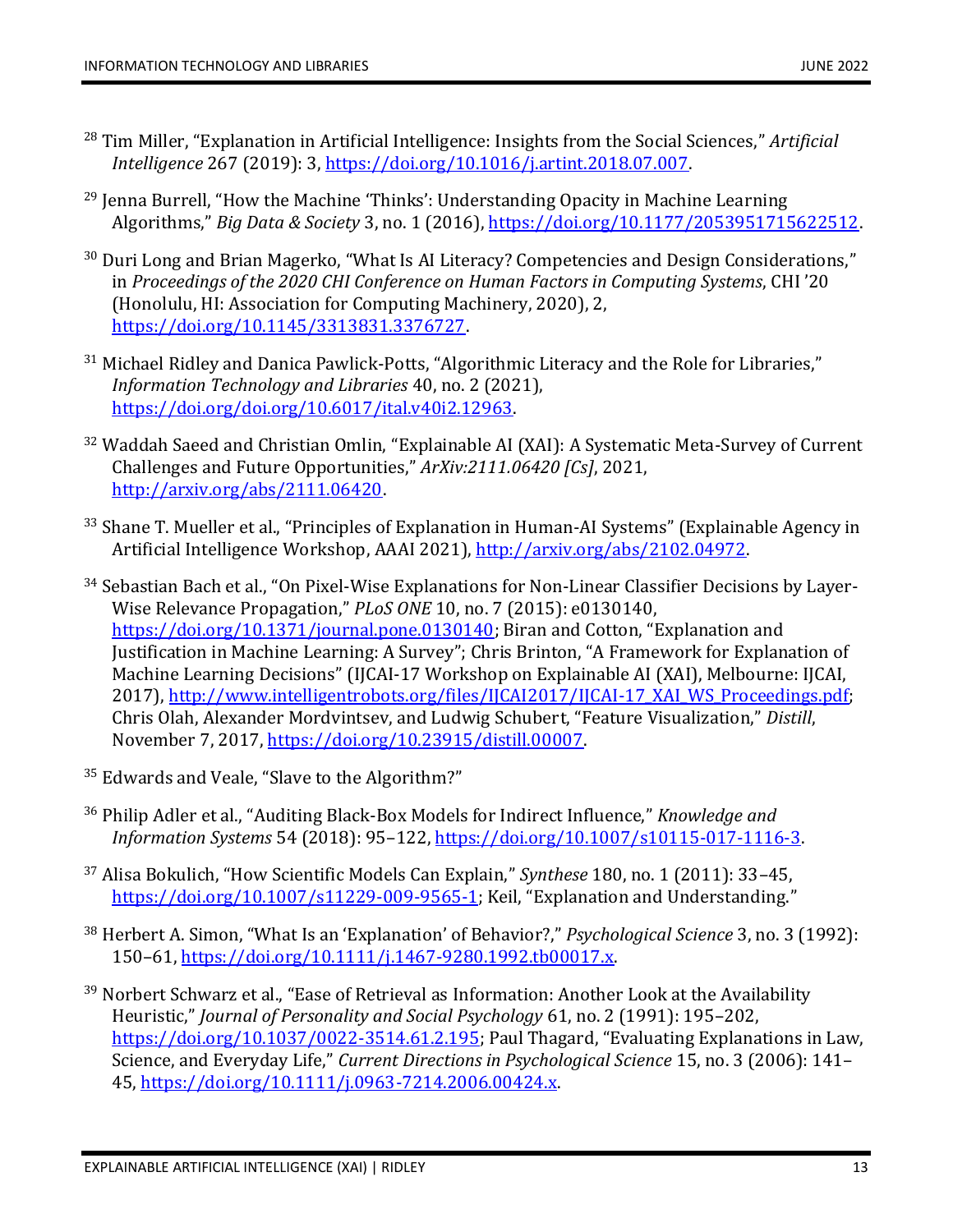- <sup>40</sup> Tania Lombrozo, "Explanatory Preferences Shape Learning and Inference," *Trends in Cognitive Sciences* 20, no. 10 (2016): 756, [https://doi.org/10.1016/j.tics.2016.08.001.](https://doi.org/10.1016/j.tics.2016.08.001)
- <sup>41</sup> Sarah Tan et al., "Detecting Bias in Black-Box Models Using Transparent Model Distillation," *ArXiv:1710.06169 [Cs, Stat]*, November 18, 2017[, http://arxiv.org/abs/1710.06169.](http://arxiv.org/abs/1710.06169)
- <sup>42</sup> Marco Tulio Ribeiro, Sameer Singh, and Carlos Guestrin, "Model-Agnostic Interpretability of Machine Learning," *ArXiv:1606.05386 [Cs, Stat]*, 2016[, http://arxiv.org/abs/1606.05386.](http://arxiv.org/abs/1606.05386)
- <sup>43</sup> Beta Writer, *Lithium-Ion Batteries: A Machine-Generated Summary of Current Research* (Heidelberg: Springer Nature, 2019), [https://link.springer.com/book/10.1007/978-3-030-](https://link.springer.com/book/10.1007/978-3-030-16800-1) [16800-1.](https://link.springer.com/book/10.1007/978-3-030-16800-1)
- <sup>44</sup> Henning Schoenenberger, Christian Chiarcos, and Niko Schenk, preface to *Lithium-Ion Batteries; A Machine-Generated Summary of Current Research,* by Beta Writer, (Heidelberg: Springer International Publishing, 2019).
- <sup>45</sup> Michael Ridley, "Machine Information Behaviour," in *The Rise of AI: Implications and Applications of Artificial Intelligence in Academic Libraries*, ed. Sandy Hervieux and Amanda Wheatley (Association of College and University Libraries, 2022).
- <sup>46</sup> Babatunde Kazeem Olorisade, Pearl Brereton, and Peter Andras, "Reproducibility of Studies on Text Mining for Citation Screening in Systematic Reviews: Evaluation and Checklist," *Journal of Biomedical Informatics* 73 (2017): 1–13[, https://doi.org/10.1016/j.jbi.2017.07.010;](https://doi.org/10.1016/j.jbi.2017.07.010) Babatunde K. Olorisade, Pearl Brereton, and Peter Andras, "Reproducibility in Machine Learning-Based Studies: An Example of Text Mining," in *Reproducibility in ML Workshop* (International Conference on Machine Learning, Sydney, Australia, 2017), [https://openreview.net/pdf?id=By4l2PbQ-.](https://openreview.net/pdf?id=By4l2PbQ-)
- <sup>47</sup> Joelle Pineau, "Reproducibility Challenge," October 6, 2017, [http://www.cs.mcgill.ca/~jpineau/ICLR2018-ReproducibilityChallenge.html.](http://www.cs.mcgill.ca/~jpineau/ICLR2018-ReproducibilityChallenge.html)
- <sup>48</sup> Benjamin Haibe-Kains et al., "Transparency and Reproducibility in Artificial Intelligence," *Nature* 586, no. 7829 (2020): E14–E16[, https://doi.org/10.1038/s41586-020-2766-y;](https://doi.org/10.1038/s41586-020-2766-y) Benjamin J. Heil et al., "Reproducibility Standards for Machine Learning in the Life Sciences," *Nature Methods*, August 30, 2021, [https://doi.org/10.1038/s41592-021-01256-7.](https://doi.org/10.1038/s41592-021-01256-7)
- <sup>49</sup> Cliff Kuang, "Can A.I. Be Taught to Explain Itself?," *The New York Times Magazine*, November 21, 2017, 50, [https://nyti.ms/2hR1S15.](https://nyti.ms/2hR1S15)
- <sup>50</sup> Amitai Etzioni and Oren Etzioni, "Incorporating Ethics into Artificial Intelligence," *The Journal of Ethics* 21, no. 4 (2017): 403–18[, https://doi.org/10.1007/s10892-017-9252-2.](https://doi.org/10.1007/s10892-017-9252-2)
- <sup>51</sup> Kamran Alipour et al., "Improving Users' Mental Model with Attention-Directed Counterfactual Edits," *Applied AI Letters*, 2021, e47, [https://doi.org/10.1002/ail2.47.](https://doi.org/10.1002/ail2.47)
- <sup>52</sup> Association for Computing Machinery, *Statement on Algorithmic Transparency and Accountability* (New York: ACM, 2017), [http://www.acm.org/binaries/content/assets/public](http://www.acm.org/binaries/content/assets/public-policy/2017_joint_statement_algorithms.pdf)[policy/2017\\_joint\\_statement\\_algorithms.pdf;](http://www.acm.org/binaries/content/assets/public-policy/2017_joint_statement_algorithms.pdf) Alex Campolo et al., *AI Now 2017 Report* (New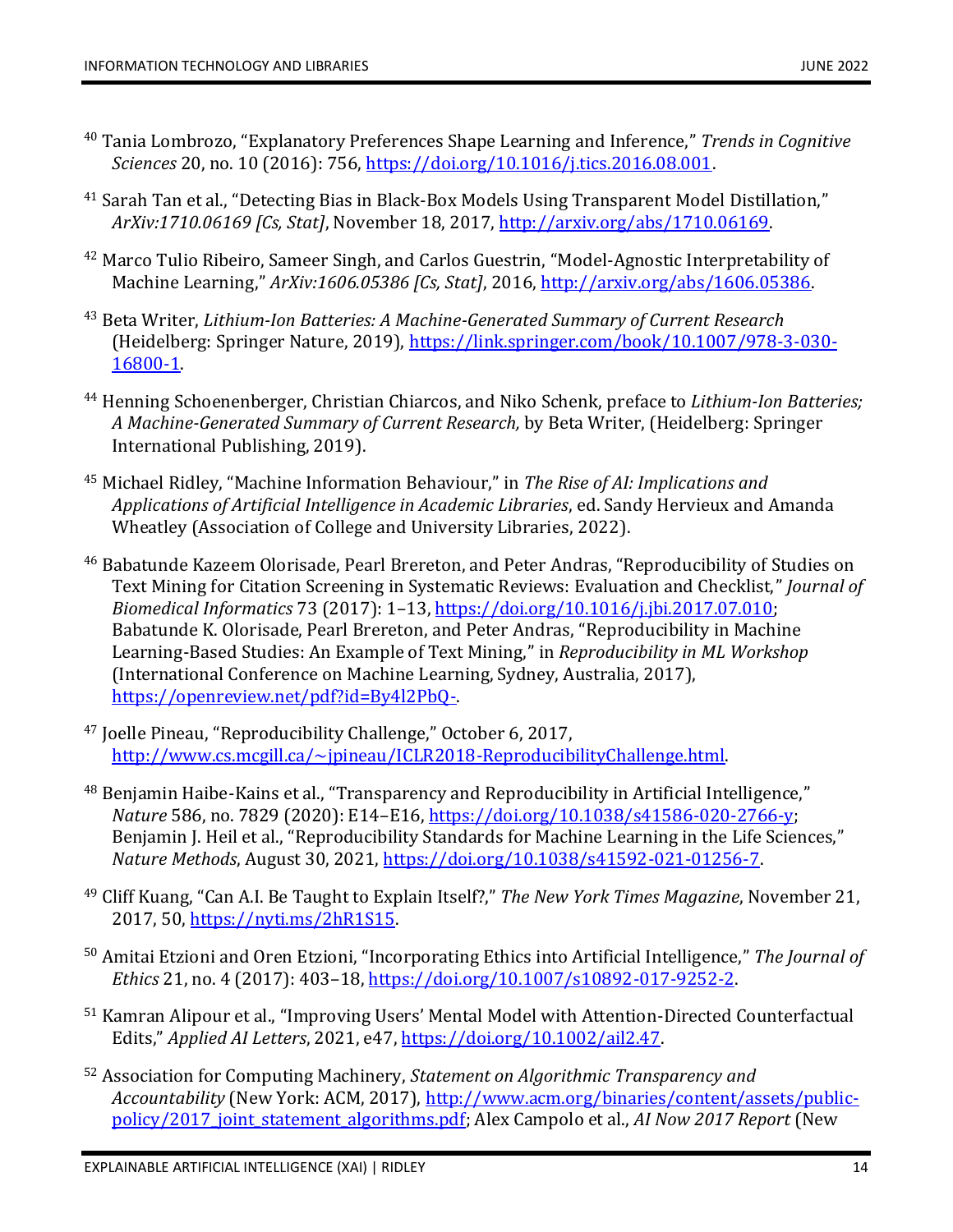York: AI Now Institute, 2017); IEEE, *Ethically Aligned Design: A Vision for Prioritizing Human Wellbeing with Artificial Intelligence and Autonomous Systems* (New York: IEEE, 2019), [https://standards.ieee.org/content/dam/ieee](https://standards.ieee.org/content/dam/ieee-standards/standards/web/documents/other/ead1e.pdf)[standards/standards/web/documents/other/ead1e.pdf.](https://standards.ieee.org/content/dam/ieee-standards/standards/web/documents/other/ead1e.pdf)

- <sup>53</sup> Association for Computing Machinery, *Statement on Algorithmic Transparency and Accountability*, 2.
- <sup>54</sup> Lilian Edwards and Michael Veale, "Enslaving the Algorithm: From a 'Right to an Explanation' to a 'Right to Better Decisions'?," *IEEE Security & Privacy* 16, no. 3 (2018): 46–54.
- <sup>55</sup> Kate Crawford and Jason Schultz, "Big Data and Due Process: Toward a Framework to Redress Predictive Privacy Harms," *Boston College Law Review* 55, no. 1 (2014): 93–128.
- <sup>56</sup> Andrew Tutt, "An FDA for Algorithms," *Administrative Law Review* 69, no. 1 (2017): 83–123.
- <sup>57</sup> Corinne Cath et al., "Artificial Intelligence and the 'Good Society': The US, EU, and UK Approach," *Science and Engineering Ethics*, March 28, 2017, [https://doi.org/10.1007/s11948-017-9901-7.](https://doi.org/10.1007/s11948-017-9901-7)
- <sup>58</sup> Edwards and Veale, "Slave to the Algorithm?"
- <sup>59</sup> Matthew U. Scherer, "Regulating Artificial Intelligence Systems: Risks, Challenges, Competencies, and Strategies," *Harvard Journal of Law & Technology* 29, no. 2 (2016): 353– 400.
- <sup>60</sup> Roger Brownsword, "From Erewhon to AlphaGo: For the Sake of Human Dignity, Should We Destroy the Machines?," *Law, Innovation and Technology* 9, no. 1 (January 2, 2017): 117–53, [https://doi.org/10.1080/17579961.2017.1303927.](https://doi.org/10.1080/17579961.2017.1303927)
- <sup>61</sup> Birhane et al., "The Values Encoded in Machine Learning Research"; Ana Brandusescu, *Artificial Intelligence Policy and Funding in Canada: Public Investments, Private Interests* (Montreal: Centre for Interdisciplinary Research on Montreal, McGill University, 2021).
- <sup>62</sup> Cath et al., "Artificial Intelligence and the 'Good Society'"; Law Commission of Ontario and Céline Castets-Renard, *Comparing European and Canadian AI Regulation*, 2021, [https://www.lco](https://www.lco-cdo.org/wp-content/uploads/2021/12/Comparing-European-and-Canadian-AI-Regulation-Final-November-2021.pdf)[cdo.org/wp-content/uploads/2021/12/Comparing-European-and-Canadian-AI-Regulation-](https://www.lco-cdo.org/wp-content/uploads/2021/12/Comparing-European-and-Canadian-AI-Regulation-Final-November-2021.pdf)[Final-November-2021.pdf.](https://www.lco-cdo.org/wp-content/uploads/2021/12/Comparing-European-and-Canadian-AI-Regulation-Final-November-2021.pdf)
- <sup>63</sup> European Commission, "Artificial Intelligence Act," 2021, [https://eur-lex.europa.eu/legal](https://eur-lex.europa.eu/legal-content/EN/TXT/?uri=CELEX:52021PC0206)[content/EN/TXT/?uri=CELEX:52021PC0206.](https://eur-lex.europa.eu/legal-content/EN/TXT/?uri=CELEX:52021PC0206)
- <sup>64</sup> Dillon Reisman et al., *Algorithmic Impact Assessment: A Practical Framework for Public Agency Accountability* (New York: AI Now Institute, 2018), [https://ainowinstitute.org/aiareport2018.pdf.](https://ainowinstitute.org/aiareport2018.pdf)
- <sup>65</sup> Treasury Board of Canada Secretariat, "Directive on Automated Decision-Making," 2019, [http://www.tbs-sct.gc.ca/pol/doc-eng.aspx?id=32592.](http://www.tbs-sct.gc.ca/pol/doc-eng.aspx?id=32592)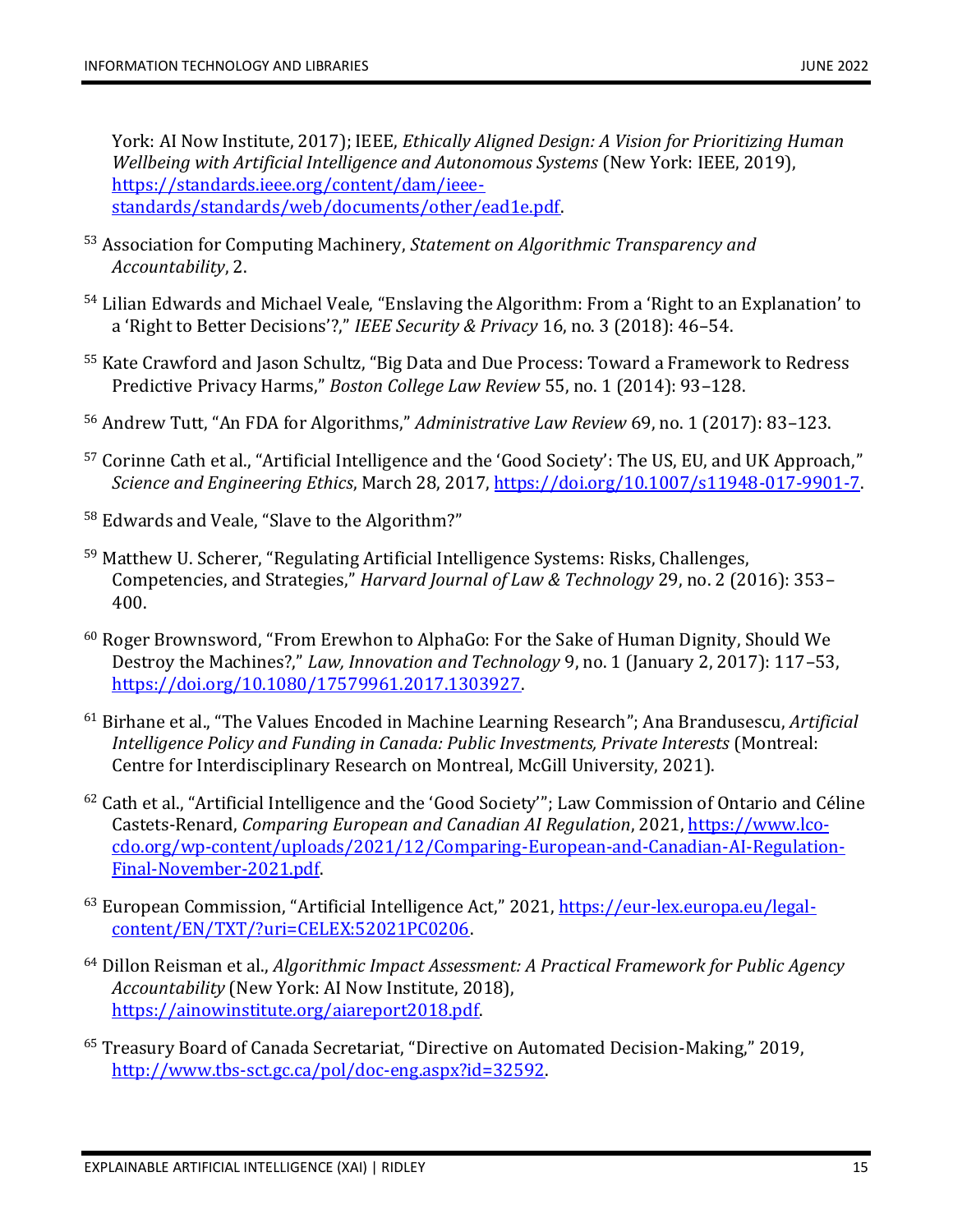- <sup>66</sup> Danielle Keats Citron and Frank Pasquale, "The Scored Society: Due Process for Automated Predictions," *Washington Law Review* 89 (2014): 1–33; Scherer, "Regulating Artificial Intelligence Systems."
- <sup>67</sup> Julia Angwin et al., "Machine Bias," *ProPublica*, May 23, 2016, [https://www.propublica.org/article/machine-bias-risk-assessments-in-criminal-sentencing.](https://www.propublica.org/article/machine-bias-risk-assessments-in-criminal-sentencing)
- 68 "State v. Loomis," *Harvard Law Review* 130, no. 5 (2017), [https://harvardlawreview.org/2017/03/state-v-loomis/.](https://harvardlawreview.org/2017/03/state-v-loomis/)
- <sup>69</sup> "Loomis v. Wisconsin," SCOTUSblog, June 26, 2017, <u>http://www.scotusblog.com/case-</u> [files/cases/loomis-v-wisconsin/.](http://www.scotusblog.com/case-files/cases/loomis-v-wisconsin/)
- <sup>70</sup> Brownsword, "From Erewhon to AlphaGo"; Campolo et al., *AI Now 2017 Report*; IEEE, *Ethically Aligned Design*; Pasquale, *The Black Box Society: The Secret Algorithms That Control Money and Information*; Wachter, Mittelstadt, and Floridi, "Why a Right to Explanation."
- <sup>71</sup> Michael Power, *The Audit Society: Rituals of Verification* (Oxford: Oxford University Press, 1997).
- <sup>72</sup> Alfred Ng, "Can Auditing Eliminate Bias from Algorithms?," *The Markup*, February 23, 2021, [https://themarkup.org/ask-the-markup/2021/02/23/can-auditing-eliminate-bias-from](https://themarkup.org/ask-the-markup/2021/02/23/can-auditing-eliminate-bias-from-algorithms)[algorithms.](https://themarkup.org/ask-the-markup/2021/02/23/can-auditing-eliminate-bias-from-algorithms)
- <sup>73</sup> Joshua Alexander Knoll, "Accountable Algorithms" (PhD diss, Princeton University, 2015).
- <sup>74</sup> Christian Sandvig et al., "Auditing Algorithms: Research Methods for Detecting Discrimination on Internet Platforms," *Data and Discrimination: Converting Critical Concerns into Productive Inquiry*, 2014, [http://www](http://www-personal.umich.edu/~csandvig/research/Auditing%20Algorithms%20--%20Sandvig%20--%20ICA%202014%20Data%20and%20Discrimination%20Preconference.pdf)[personal.umich.edu/~csandvig/research/Auditing%20Algorithms%20--%20Sandvig%20-](http://www-personal.umich.edu/~csandvig/research/Auditing%20Algorithms%20--%20Sandvig%20--%20ICA%202014%20Data%20and%20Discrimination%20Preconference.pdf) [-%20ICA%202014%20Data%20and%20Discrimination%20Preconference.pdf.](http://www-personal.umich.edu/~csandvig/research/Auditing%20Algorithms%20--%20Sandvig%20--%20ICA%202014%20Data%20and%20Discrimination%20Preconference.pdf)
- <sup>75</sup> Association for Computing Machinery, *Statement on Algorithmic Transparency and Accountability*.
- <sup>76</sup> Sandvig et al., "Auditing Algorithms," 17.
- <sup>77</sup> Ng, "Can Auditing Eliminate Bias from Algorithms?"
- <sup>78</sup> Cathy O'Neil, *Weapons of Math Destruction: How Big Data Increases Inequality and Threatens Democracy* (New York: Crown, 2016).
- <sup>79</sup> Emanuel Moss et al., *Assembling Accountability: Algorithmic Impact Assessment for the Public Interest* (Data & Society, 2021)[, https://datasociety.net/wp](https://datasociety.net/wp-content/uploads/2021/06/Assembling-Accountability.pdf)[content/uploads/2021/06/Assembling-Accountability.pdf.](https://datasociety.net/wp-content/uploads/2021/06/Assembling-Accountability.pdf)
- 80 David S. Watson and Luciano Floridi, "The Explanation Game: A Formal Framework for Interpretable Machine Learning," *Synthese (Dordrecht)* 198, no. 10 (2020): 9214, [https://doi.org/10.1007/s11229-020-02629-9.](https://doi.org/10.1007/s11229-020-02629-9)